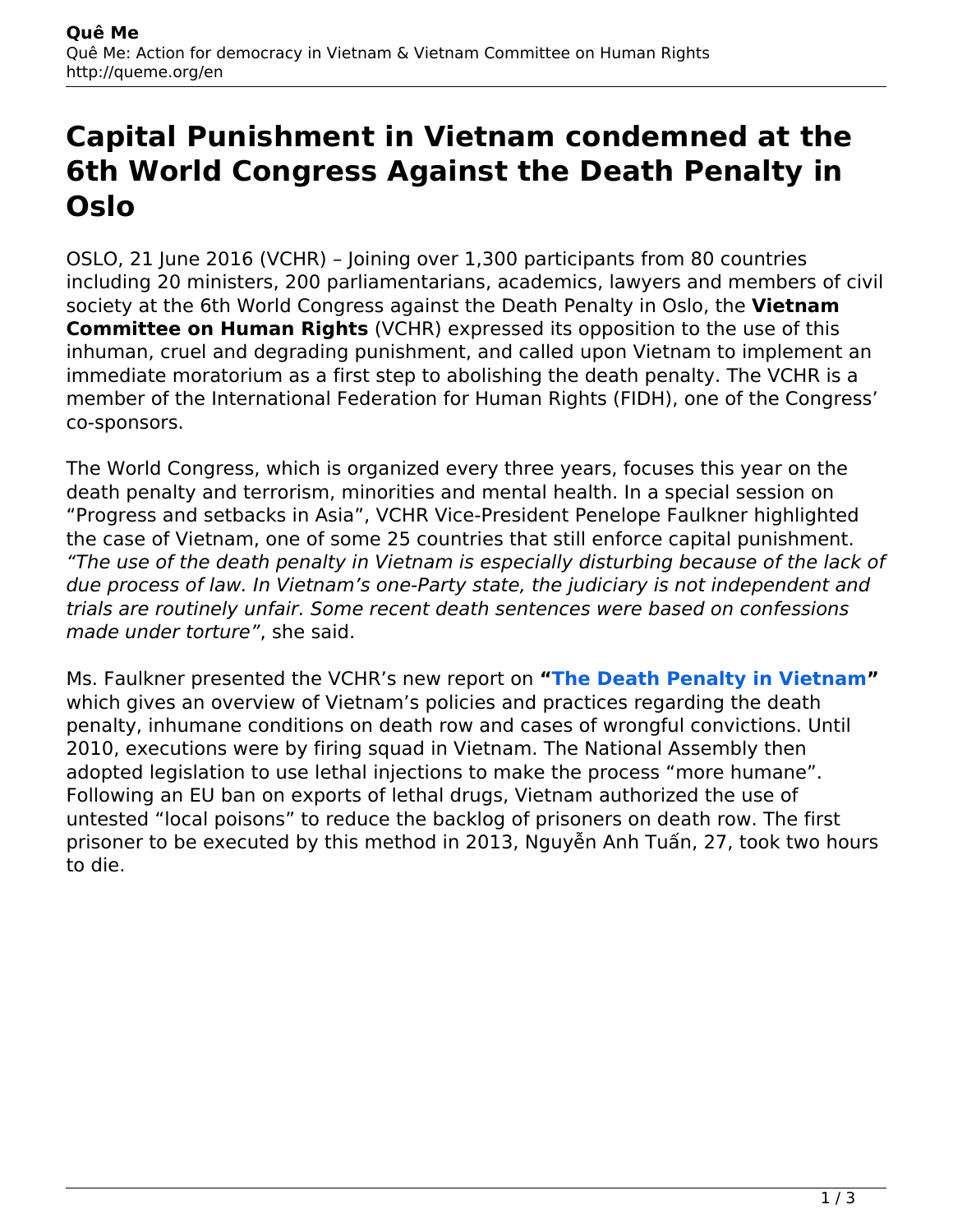

In November 2015, Vietnam announced that it had abolished the death penalty on seven crimes in a reform of the Criminal Code, reducing the number of offences punishable by death from 22 to 15. However, the VCHR report revealed that **18 crimes** still carry the death penalty in Vietnam today; one new crime has been added, and other crimes, notably drug-related offences, have simply been-worded or displaced in the text. The report published the full list of these 18 crimes. The amended Criminal Code comes into effect on 1st July 2016.

Despite strong international pressure, Vietnam did not abolish the death penalty for any of the vaguely-defined "national security" crimes in its amended Criminal Code. On the contrary, it added a new offence of *"terrorist activities aimed at opposing the people's administration"* (Article 113). Indeed, Chapter XIII of the Code on "Crimes of Infringing upon National Security" contains a total of six crimes carrying capital punishment, more than any other category of crimes in the Code.

*"Under these spurious "national security" laws, which are totally incompatible with international human rights provisions, human rights defenders and pro-democracy activists in Vietnam could be sentenced to death simply for criticizing the Communist Party or peacefully expressing alternative political views"*, Penelope Faulkner said.

The VCHR report cited cases such as Phan Văn Thu, sentenced to life imprisonment in 2013 under Article 79 of the Criminal Code (now Article 109) on *"activities aimed at*